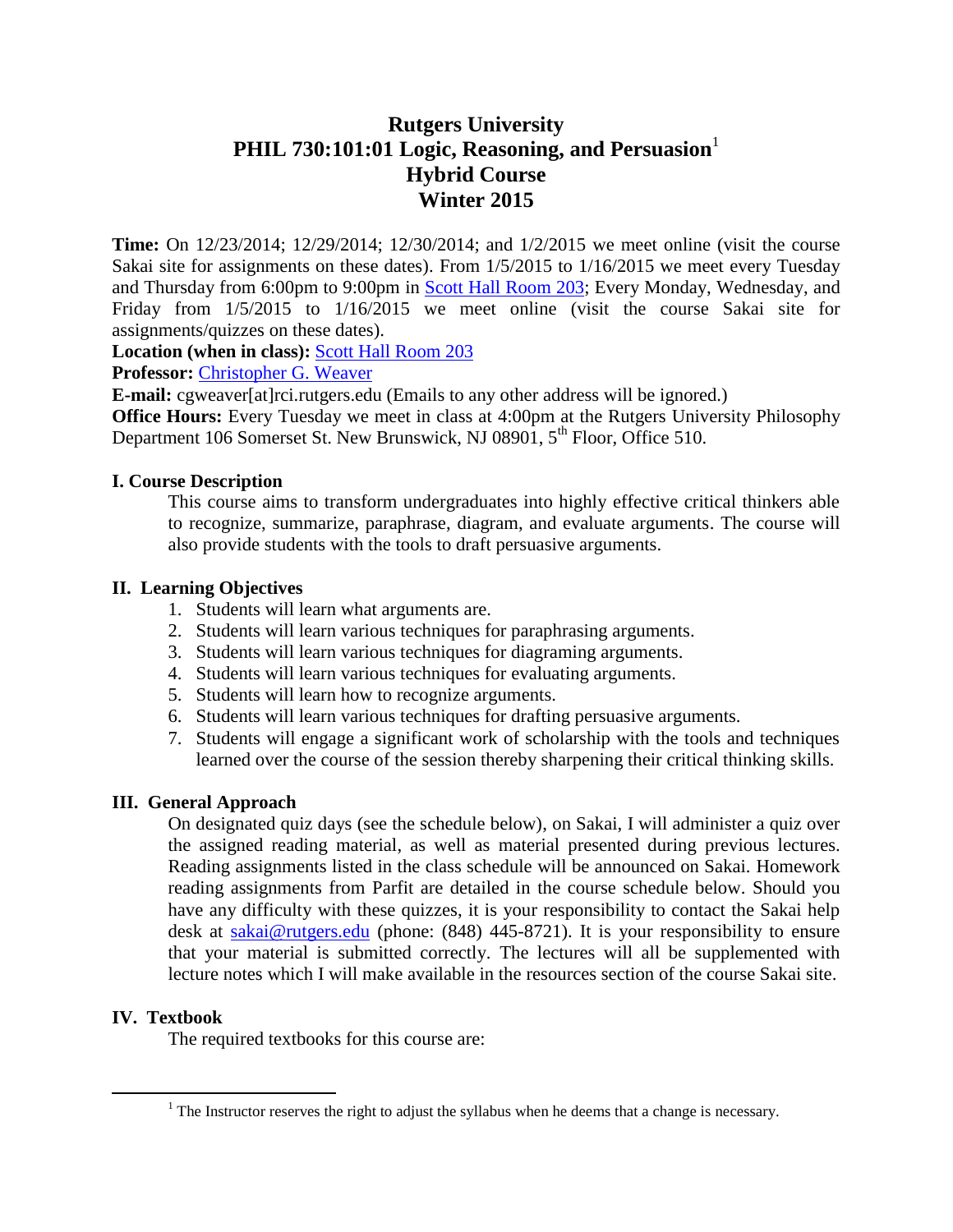1.Irving M. Copi and Carl Cohen, and Kenneth McMahon, *Introduction to Logic* (Upper Saddle River, NJ: Pearson, **14th Edition.** 2010). ISBN: 0205820379

2.Derek Parfit, *On What Matters*. Volume One (New York, NY: Oxford University Press, 2011). ISBN: 9780199572809

# **V. Assignments and Grading**

# **Preparation and Class Attendance 10%**

You are expected to read all of the assigned material. You are also expected to ask questions during the lectures and participate in in-class activities. **Missing more than one class will affect your grade (if you are tardy three times, that will count as one absence. Leaving class early will count as one tardy)**. It is your responsibility to keep up with any work you miss. Class participation grades will also be affected if disrespect is shown to others.

#### **Quizzes 30%**

Quizzes will be administered through Sakai (see the above comments regarding technical difficulties and contacting the Sakai help desk).

### **Mid-term Assignment 30%**

You will be asked to perform various exercises for an assignment, the purpose of which is to ensure that you have learned how to recognize, diagram, summarize, paraphrase, and evaluate arguments. This assignment will be posted on Sakai on **1/7/2015**.

### **Final Exam 30%**

You must evaluate a short portion of Derek Parfit's, *On What Matters*, following the directions provided for you on the exam. The exam will be made available on **1/16/2015** on Sakai and your evaluation should be returned via email (in PDF format) by **1/20/2015 1pm**.

## **VI. Schedule for the Winter Session**

## **Part 1: Logic and Reason: Learning How to Think Critically**

**1 (Tuesday, December 23rd):** The Nature of Arguments **(Quiz Today)** Homework: Reading Assignment #1. (Due December  $26<sup>th</sup>$ )

# **2 (Friday, December 26th):** Diagraming, Summarizing, and Paraphrasing Arguments **(Quiz Today)**

Homework: Reading Assignment #2 (Due January  $2<sup>nd</sup>$ )

**3 (Friday, January 2 nd):** Recognizing Arguments **(Quiz Today)** Homework: Reading Assignment #3. (Due January  $5^{\text{th}}$ )

**4 (Monday, January 5 th):** Arguments and Explanations; Complex Argumentative Passages **(Quiz Today)**

Homework: Reading Assignment #4. (Due January  $6<sup>th</sup>$ )

**5 (Tuesday, January 6 th):** Problems in Reasoning; Functions of Language Homework: Reading Assignment #5. (Due January  $7<sup>th</sup>$ )